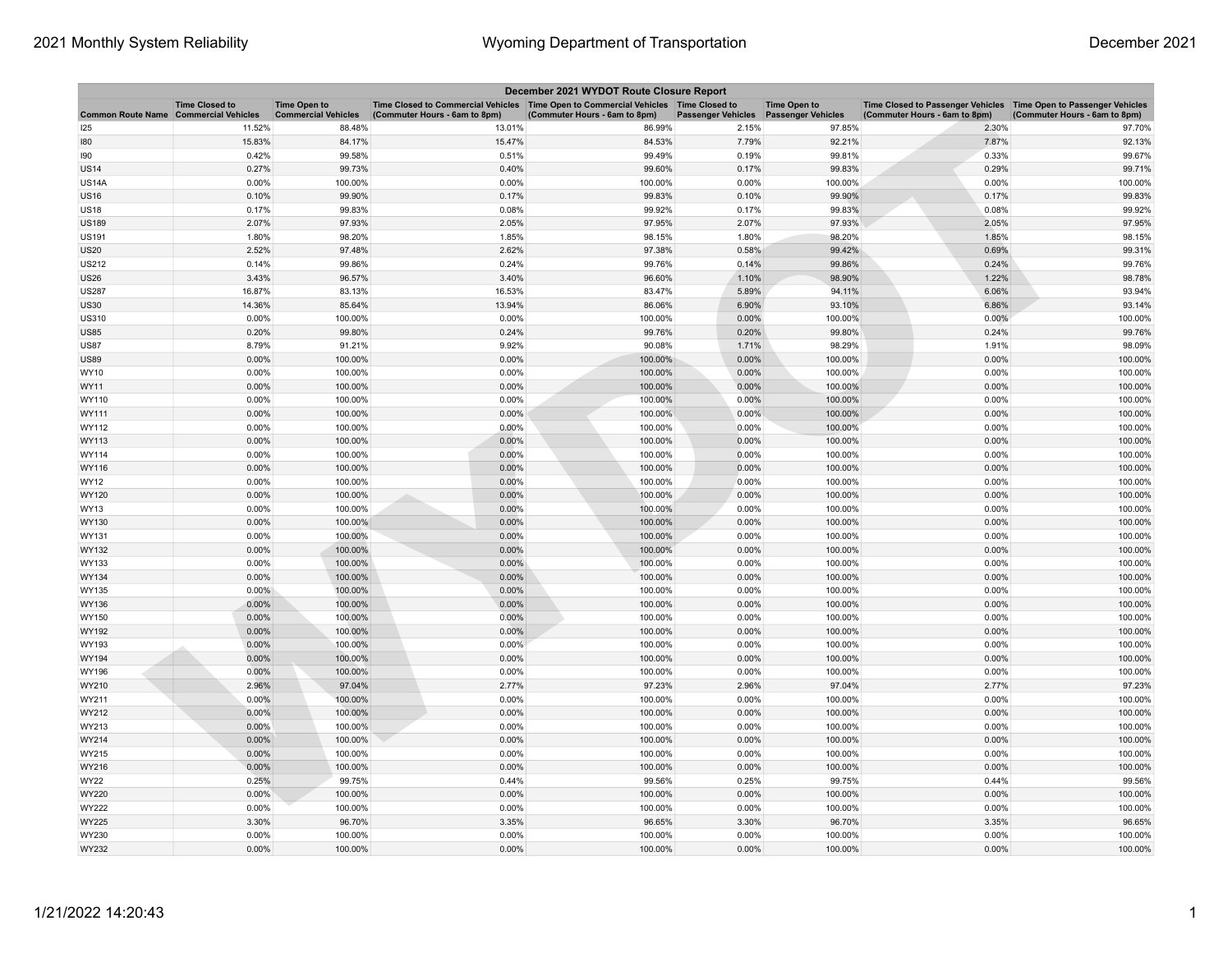| December 2021 WYDOT Route Closure Report |                                                     |                                                   |                                                                                                                         |                               |                                       |                     |                                                                                                      |                               |
|------------------------------------------|-----------------------------------------------------|---------------------------------------------------|-------------------------------------------------------------------------------------------------------------------------|-------------------------------|---------------------------------------|---------------------|------------------------------------------------------------------------------------------------------|-------------------------------|
| <b>Common Route Name</b>                 | <b>Time Closed to</b><br><b>Commercial Vehicles</b> | <b>Time Open to</b><br><b>Commercial Vehicles</b> | Time Closed to Commercial Vehicles   Time Open to Commercial Vehicles   Time Closed to<br>(Commuter Hours - 6am to 8pm) | (Commuter Hours - 6am to 8pm) | Passenger Vehicles Passenger Vehicles | <b>Time Open to</b> | Time Closed to Passenger Vehicles   Time Open to Passenger Vehicles<br>(Commuter Hours - 6am to 8pm) | (Commuter Hours - 6am to 8pm) |
| WY233                                    | 2.39%                                               | 97.61%                                            | 1.80%                                                                                                                   | 98.20%                        | 2.39%                                 | 97.61%              | 1.80%                                                                                                | 98.20%                        |
| WY235                                    | 0.00%                                               | 100.00%                                           | 0.00%                                                                                                                   | 100.00%                       | 0.00%                                 | 100.00%             | 0.00%                                                                                                | 100.00%                       |
| WY236                                    | 0.00%                                               | 100.00%                                           | 0.00%                                                                                                                   | 100.00%                       | 0.00%                                 | 100.00%             | 0.00%                                                                                                | 100.00%                       |
| WY237                                    | 0.00%                                               | 100.00%                                           | 0.00%                                                                                                                   | 100.00%                       | 0.00%                                 | 100.00%             | 0.00%                                                                                                | 100.00%                       |
| WY238                                    | 0.00%                                               | 100.00%                                           | 0.00%                                                                                                                   | 100.00%                       | 0.00%                                 | 100.00%             | 0.00%                                                                                                | 100.00%                       |
| WY239                                    | 0.00%                                               | 100.00%                                           | 0.00%                                                                                                                   | 100.00%                       | 0.00%                                 | 100.00%             | 0.00%                                                                                                | 100.00%                       |
| WY24                                     | 0.00%                                               | 100.00%                                           | 0.00%                                                                                                                   | 100.00%                       | 0.00%                                 | 100.00%             | 0.00%                                                                                                | 100.00%                       |
| WY240                                    | 1.01%                                               | 98.99%                                            | 1.65%                                                                                                                   | 98.35%                        | 1.01%                                 | 98.99%              | 1.65%                                                                                                | 98.35%                        |
| WY251                                    | 2.59%                                               | 97.41%                                            | 2.13%                                                                                                                   | 97.87%                        | 2.59%                                 | 97.41%              | 2.13%                                                                                                | 97.87%                        |
| WY257                                    | 0.00%                                               | 100.00%                                           | 0.00%                                                                                                                   | 100.00%                       | 0.00%                                 | 100.00%             | 0.00%                                                                                                | 100.00%                       |
| WY258                                    | 29.50%                                              | 70.50%                                            | 28.27%                                                                                                                  | 71.73%                        | 0.00%                                 | 100.00%             | 0.00%                                                                                                | 100.00%                       |
| WY259                                    | 0.00%                                               | 100.00%                                           | 0.00%                                                                                                                   | 100.00%                       | 0.00%                                 | 100.00%             | 0.00%                                                                                                | 100.00%                       |
| WY270                                    | 0.08%                                               | 99.92%                                            | 0.00%                                                                                                                   | 100.00%                       | 0.08%                                 | 99.92%              | 0.00%                                                                                                | 100.00%                       |
| WY28                                     | 16.14%                                              | 83.86%                                            | 19.58%                                                                                                                  | 80.42%                        | 2.55%                                 | 97.45%              | 1.44%                                                                                                | 98.56%                        |
| WY296                                    | 0.00%                                               | 100.00%                                           | 0.00%                                                                                                                   | 100.00%                       | 0.00%                                 | 100.00%             | 0.00%                                                                                                | 100.00%                       |
| WY313                                    | 0.00%                                               | 100.00%                                           | 0.00%                                                                                                                   | 100.00%                       | 0.00%                                 | 100.00%             | 0.00%                                                                                                | 100.00%                       |
| WY320                                    | 1.48%                                               | 98.52%                                            | 1.38%                                                                                                                   | 98.62%                        | 1.48%                                 | 98.52%              | 1.38%                                                                                                | 98.62%                        |
| WY321                                    | 4.47%                                               | 95.53%                                            | 4.32%                                                                                                                   | 95.68%                        | 4.47%                                 | 95.53%              | 4.32%                                                                                                | 95.68%                        |
| WY331                                    | 0.00%                                               | 100.00%                                           | 0.00%                                                                                                                   | 100.00%                       | 0.00%                                 | 100.00%             | 0.00%                                                                                                | 100.00%                       |
| WY335                                    | 0.00%                                               | 100.00%                                           | 0.00%                                                                                                                   | 100.00%                       | 0.00%                                 | 100.00%             | 0.00%                                                                                                | 100.00%                       |
| WY336                                    | 0.00%                                               | 100.00%                                           | 0.00%                                                                                                                   | 100.00%                       | 0.00%                                 | 100.00%             | 0.00%                                                                                                | 100.00%                       |
| WY338                                    | 0.00%                                               | 100.00%                                           | 0.00%                                                                                                                   | 100.00%                       | 0.00%                                 | 100.00%             | 0.00%                                                                                                | 100.00%                       |
| WY34                                     | 7.04%                                               | 92.96%                                            | 6.63%                                                                                                                   | 93.37%                        | 7.04%                                 | 92.96%              | 6.63%                                                                                                | 93.37%                        |
| WY340                                    | 0.00%                                               | 100.00%                                           | 0.00%                                                                                                                   | 100.00%                       | 0.00%                                 | 100.00%             | 0.00%                                                                                                | 100.00%                       |
| WY343                                    | 0.00%                                               | 100.00%                                           | 0.00%                                                                                                                   | 100.00%                       | 0.00%                                 | 100.00%             | 0.00%                                                                                                | 100.00%                       |
| WY345                                    | 0.00%                                               | 100.00%                                           | 0.00%<br>0.00%                                                                                                          | 100.00%<br>100.00%            | 0.00%<br>0.00%                        | 100.00%<br>100.00%  | 0.00%<br>0.00%                                                                                       | 100.00%                       |
| WY350<br>WY351                           | 0.00%<br>0.00%                                      | 100.00%<br>100.00%                                | 0.00%                                                                                                                   | 100.00%                       | $0.00\%$                              | 100.00%             | 0.00%                                                                                                | 100.00%<br>100.00%            |
| WY352                                    | 0.00%                                               | 100.00%                                           | 0.00%                                                                                                                   | 100.00%                       | 0.00%                                 | 100.00%             | 0.00%                                                                                                | 100.00%                       |
| WY353                                    | 0.00%                                               | 100.00%                                           | 0.00%                                                                                                                   | 100.00%                       | 0.00%                                 | 100.00%             | 0.00%                                                                                                | 100.00%                       |
| WY371                                    | 0.00%                                               | 100.00%                                           | 0.00%                                                                                                                   | 100.00%                       | 0.00%                                 | 100.00%             | 0.00%                                                                                                | 100.00%                       |
| WY372                                    | 0.00%                                               | 100.00%                                           | 0.00%                                                                                                                   | 100.00%                       | 0.00%                                 | 100.00%             | 0.00%                                                                                                | 100.00%                       |
| WY374                                    | 0.00%                                               | 100.00%                                           | 0.00%                                                                                                                   | 100.00%                       | 0.00%                                 | 100.00%             | 0.00%                                                                                                | 100.00%                       |
| WY387                                    | 1.48%                                               | 98.52%                                            | 1.19%                                                                                                                   | 98.81%                        | 1.48%                                 | 98.52%              | 1.19%                                                                                                | 98.81%                        |
| WY390                                    | $0.00\%$                                            | 100.00%                                           | 0.00%                                                                                                                   | 100.00%                       | 0.00%                                 | 100.00%             | 0.00%                                                                                                | 100.00%                       |
| WY410                                    | 0.00%                                               | 100.00%                                           | 0.00%                                                                                                                   | 100.00%                       | 0.00%                                 | 100.00%             | 0.00%                                                                                                | 100.00%                       |
| WY411                                    | 0.00%                                               | 100.00%                                           | 0.00%                                                                                                                   | 100.00%                       | 0.00%                                 | 100.00%             | 0.00%                                                                                                | 100.00%                       |
| WY412                                    | 0.00%                                               | 100.00%                                           | 0.00%                                                                                                                   | 100.00%                       | 0.00%                                 | 100.00%             | 0.00%                                                                                                | 100.00%                       |
| WY414                                    | 0.00%                                               | 100.00%                                           | 0.00%                                                                                                                   | 100.00%                       | 0.00%                                 | 100.00%             | 0.00%                                                                                                | 100.00%                       |
| WY430                                    | 12.85%                                              | 87.15%                                            | 14.34%                                                                                                                  | 85.66%                        | 12.85%                                | 87.15%              | 14.34%                                                                                               | 85.66%                        |
| WY431                                    | 0.00%                                               | 100.00%                                           | 0.00%                                                                                                                   | 100.00%                       | 0.00%                                 | 100.00%             | 0.00%                                                                                                | 100.00%                       |
| WY450                                    | 0.00%                                               | 100.00%                                           | 0.00%                                                                                                                   | 100.00%                       | 0.00%                                 | 100.00%             | 0.00%                                                                                                | 100.00%                       |
| WY487                                    | 7.47%                                               | 92.53%                                            | 6.67%                                                                                                                   | 93.33%                        | 7.47%                                 | 92.53%              | 6.67%                                                                                                | 93.33%                        |
| <b>WY50</b>                              | 2.74%                                               | 97.26%                                            | 2.53%                                                                                                                   | 97.47%                        | 2.74%                                 | 97.26%              | 2.53%                                                                                                | 97.47%                        |
| WY51                                     | 0.00%                                               | 100.00%                                           | 0.00%                                                                                                                   | 100.00%                       | 0.00%                                 | 100.00%             | 0.00%                                                                                                | 100.00%                       |
| WY530                                    | 0.00%                                               | 100.00%                                           | 0.00%                                                                                                                   | 100.00%                       | 0.00%                                 | 100.00%             | 0.00%                                                                                                | 100.00%                       |
| WY585                                    | 0.00%                                               | 100.00%                                           | 0.00%                                                                                                                   | 100.00%                       | 0.00%                                 | 100.00%             | 0.00%                                                                                                | 100.00%                       |
| WY59                                     | 2.15%                                               | 97.85%                                            | 1.53%                                                                                                                   | 98.47%                        | 2.15%                                 | 97.85%              | 1.53%                                                                                                | 98.47%                        |
| <b>WY70</b>                              | 0.00%                                               | 100.00%                                           | 0.00%                                                                                                                   | 100.00%                       | 0.00%                                 | 100.00%             | 0.00%                                                                                                | 100.00%                       |
| WY71                                     | 0.00%                                               | 100.00%                                           | 0.00%                                                                                                                   | 100.00%                       | 0.00%                                 | 100.00%             | 0.00%                                                                                                | 100.00%                       |
| <b>WY72</b>                              | 6.93%                                               | 93.07%                                            | 6.14%                                                                                                                   | 93.86%                        | 6.93%                                 | 93.07%              | 6.14%                                                                                                | 93.86%                        |
| <b>WY77</b>                              | 9.15%                                               | 90.85%                                            | 8.76%                                                                                                                   | 91.24%                        | 9.15%                                 | 90.85%              | 8.76%                                                                                                | 91.24%                        |
| WY789                                    | 1.47%                                               | 98.53%                                            | 1.35%                                                                                                                   | 98.65%                        | 1.38%                                 | 98.62%              | 1.35%                                                                                                | 98.65%                        |
| <b>WY89</b>                              | 0.70%                                               | 99.30%                                            | 0.12%                                                                                                                   | 99.88%                        | 0.70%                                 | 99.30%              | 0.12%                                                                                                | 99.88%                        |